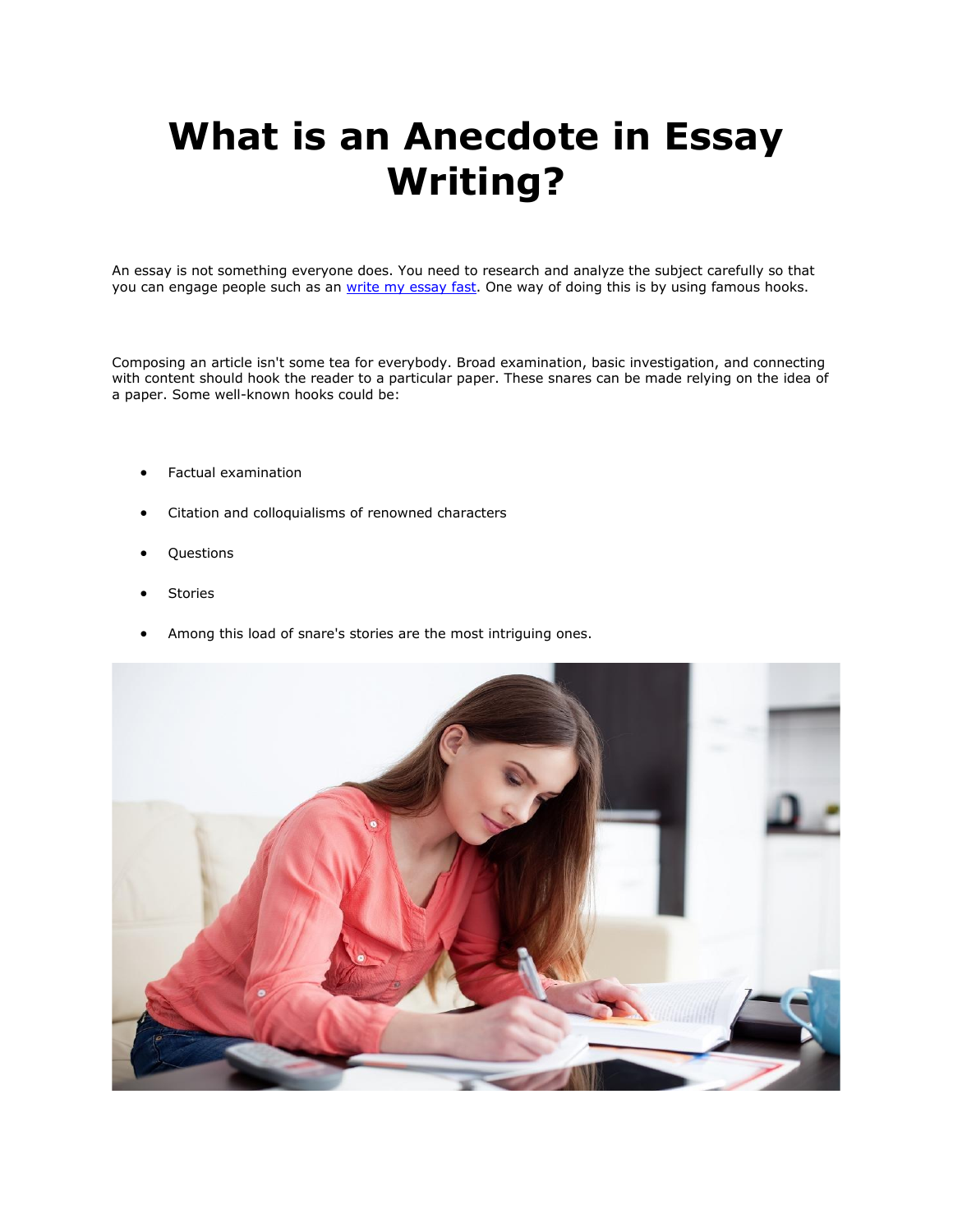## **What is an Anecdote?**

Anecdote is a way of telling stories. It is more like writing than traditional storytelling. The anecdote does not tell the story, but it makes the reader think about what could happen in the story.

It is very engaging if anecdotes are used in essay writing. Students may be hesitant to use this hook, but if you practice, it is not difficult. The good essay writer uses this technique often in their essays. Before using an anecdote:

- Think about your audience: Who will read this?
- What is the purpose of writing: What will be the point of the literary work?

## **Types of Anecdote**

Anecdotes can be of many different types, depending on what they are about. Common types of anecdotes:

• **Humorous**

Humor anecdotes are very common to use in essays. They are used to make the essay more interesting. It could be any funny sentence that someone said or an incident that happened.

• **Reminiscent**

A recollection is a story that reminds the reader of something that happened in the past same as an [writemyessayfast.](https://writemyessayfast.net/) It usually starts with phrases like "remember when.." or "when she used to be..". It is related to a similar incident or an old memory of something that happened before.

#### • **Inspirational**

It is clear from its name. These are passionate stories that draw consideration towards any rousing character or motivational event. These are composed to make inspirational tones among the peruser. Their subject is normally accomplishing dreams, your objectives, and making the unimaginable conceivable.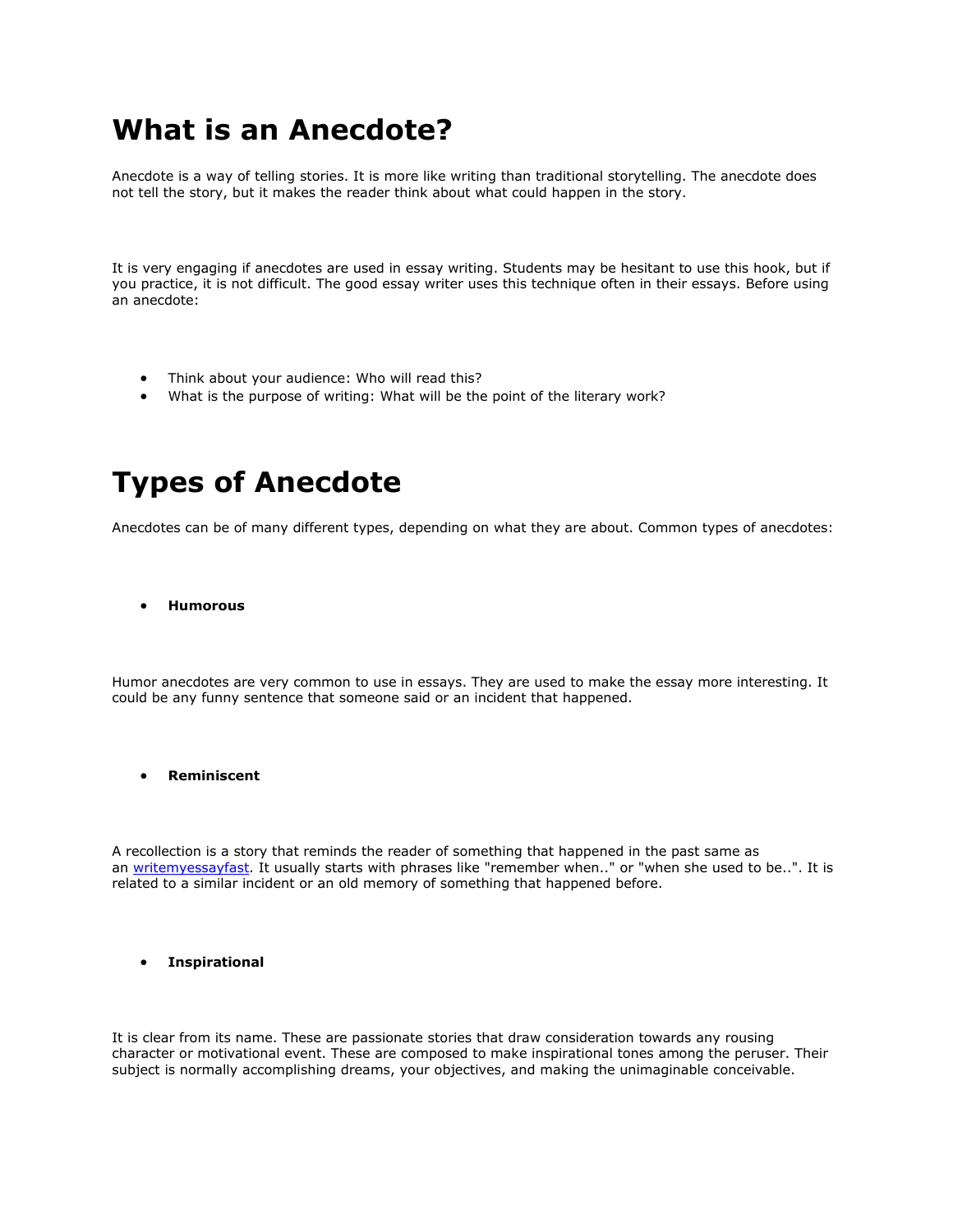#### • **Cautionary**

It is composed to demonstrate the adverse consequence of the theme on the peruser. It very well may be taken as though youngsters are approached to keep away from numerous things that go amiss them from the correct way.

This account is utilized to address alert and its antagonistic impacts.

### • **Philosophical**

It conveys further data for the peruser. From the philosophical and authentic foundation, the peruser is incredibly persuaded through this data. It quires a pugnacious style to join such stories and occurrences.

Writing an essay is a daunting task. We don't have the foggiest idea why understudies are frequently seen mentioning to do my article to their companions.

They should become familiar with these straightforward tips and can compose articles according to their keen tone!

In any case, understudies, no compelling reason to stress we have one more way out for you; on the whole, let us know:

#### **How Important is Anecdote?**

Stories morally affect the peruser than different types of snares utilized in an exposition. Stories are not just utilized in expositions rather in theaters, films, dramatizations, and so forth.

The discourse composed with the story has an extraordinary effect on the perusers' brains, conveying a total comprehension of the theme and making the peruser think further about the point such as [writemyessayfast.net.](https://writemyessayfast.net/)